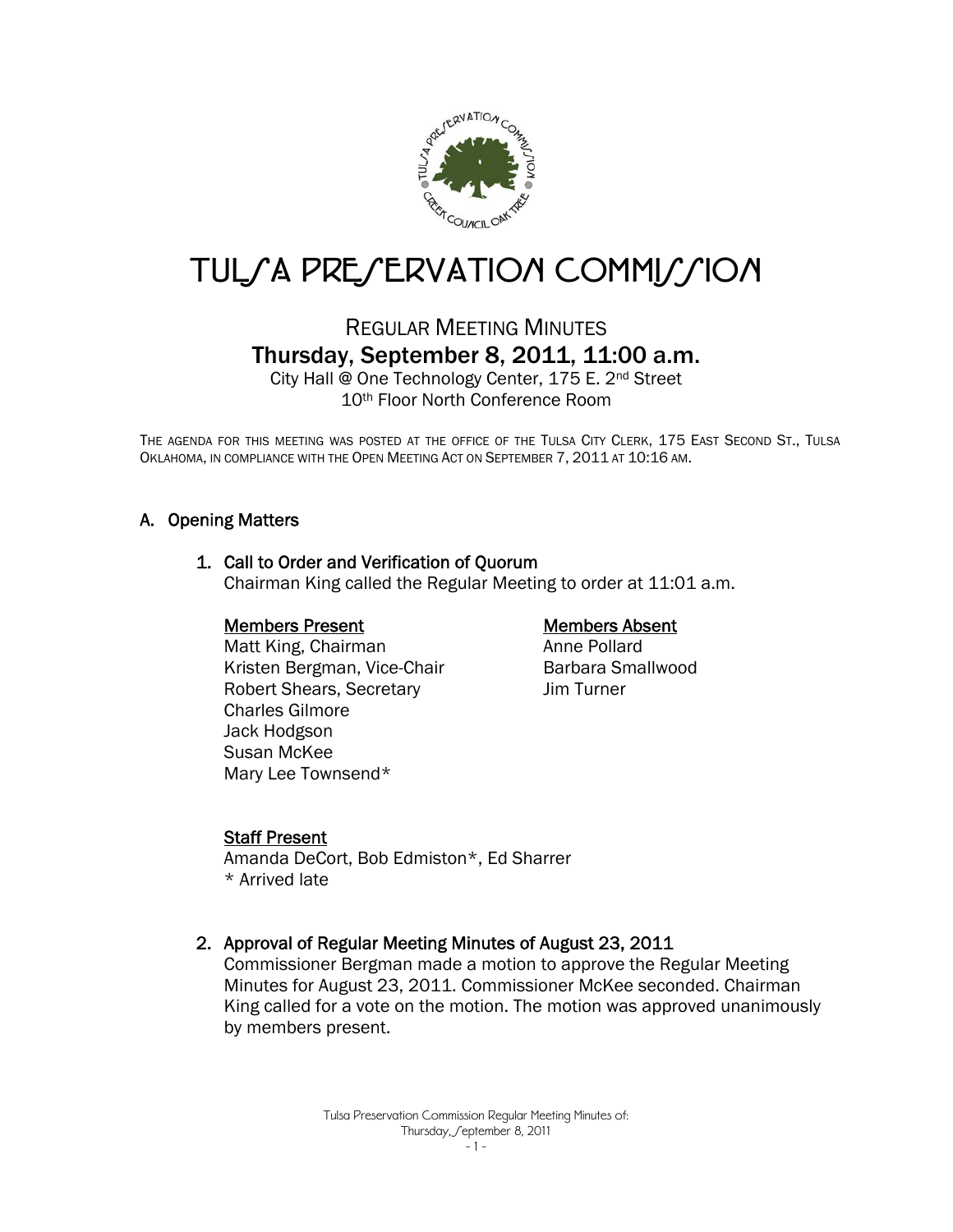# In Favor

Opposed None

Abstaining None

Not Present 1. Townsend

2. Gilmore 3. Hodgson

1. Bergman

- 4. King
- 5. McKee
- 6. Shears
	- 3. Disclosure of Conflicts of Interest None.

# B. Actionable Items

No actionable items on the agenda.

# C. Reports

# 1. Staff Report

Ms. DeCort presented to the Commission a summary of the Fiscal Year 2010 Annual Report she filed with the State Historic Preservation Office earlier in the week. During the fiscal year, the TPC:

- **o** Continued to implement the Strategic Plan for Preservation by updating the City of Tulsa's Historic Preservation Ordinance and internal Rules & Regulations.
- **o** Continued to implement the recommendations of the Downtown Survey by commissioning National Register of Historic Places nominations for the Blue Dome Historic District and the Greenwood Historic District. The TPC reviewed the Blue Dome District, Civic Center District, Sophian Plaza and Casa Loma Hotel nominations and sent them forward.
- **o** Conducted 3 hands-on workshops on repairing wooden windows, with expert Bob Yapp.
- **o** Conducted a Continuing Education program for Realtors, with more than 50 Realtors in attendance for the CE course, and many more attending several historic Tulsa tours so that they may better promote Tulsa's historic neighborhoods.
- **o** Hosted Preservation Leadership Training/Advanced: Real Estate & Finance with two members of the Tulsa Preservation Commission attending, as well as several other participants from Oklahoma and across the country.
- **o** Worked to update and unify the Design Guidelines governing all five HP Zoning districts and have produced a Draft of the new Unified Design Guidelines. The Unified Design Guidelines will be adopted in the next fiscal year, with significant public participation planned.
- **o** Issued 51 Certificates of Appropriateness, denying 8 applications.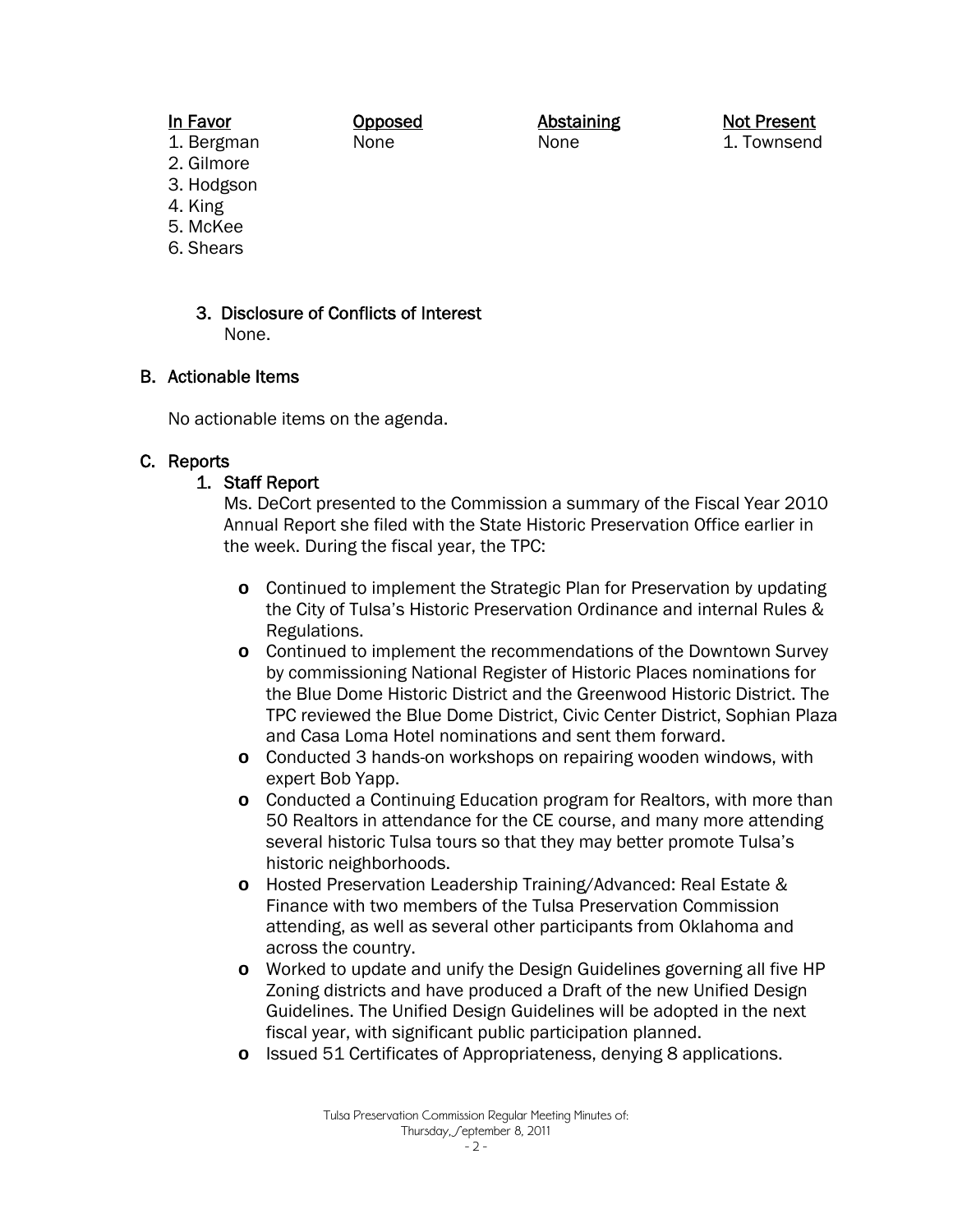# 2. Chair Report

No report.

#### 3. Committee Reports

a. Rules & Regulations

No report.

# b. Outreach

Commissioner Bergman reported that plans are in place for the TPC Open House and Preservation Awards on Saturday, September 10.

# 1. Discussion of the Commission's powers and duties related to outreach and broader preservation work in the community as defined by the Historic Preservation Ordinance.

Commissioner McKee asked for this topic of discussion to be added to the agenda. She noted that the Historic Preservation Ordinance calls for the Commission to promote preservation across the city and was curious what the Commission is doing to fulfill that duty, particularly with neighborhoods, including those not HP-zoned.

Commissioner Bergman, Outreach Committee Chair, responded that the TPC's outreach efforts have been focused primarily on the realtor and development community while work on the Unified Design Guidelines was underway. The committee's goal is to strongly focus on neighborhood outreach once the guidelines "product" has been improved. Bergman noted that the TPC has met with Sunset Park residents 7-8 times in the past year because that neighborhood applied for HP Overlay Zoning.

Ms. DeCort noted that the Outreach Committee has also focused its efforts on downtown property owners over the past several years as a follow-up to the Downtown Survey and resultant National Register District Nominations. Staff has also done a lot of work behind the scenes updating the Historic Resource Guide in conjunction with the State Historic Preservation Office. Once completed, the Resource Guide will provide direction on which neighborhoods are potentially eligible for listing in the National Register of Historic Places, which in turn will guide outreach efforts.

# 2. Presentation by former Commission member Bob Sober on his preservation advocacy efforts.

Mr. Sober thanked the Commission for giving him the opportunity to address them today. He complimented the TPC on listing so many downtown districts and buildings in the National Register.